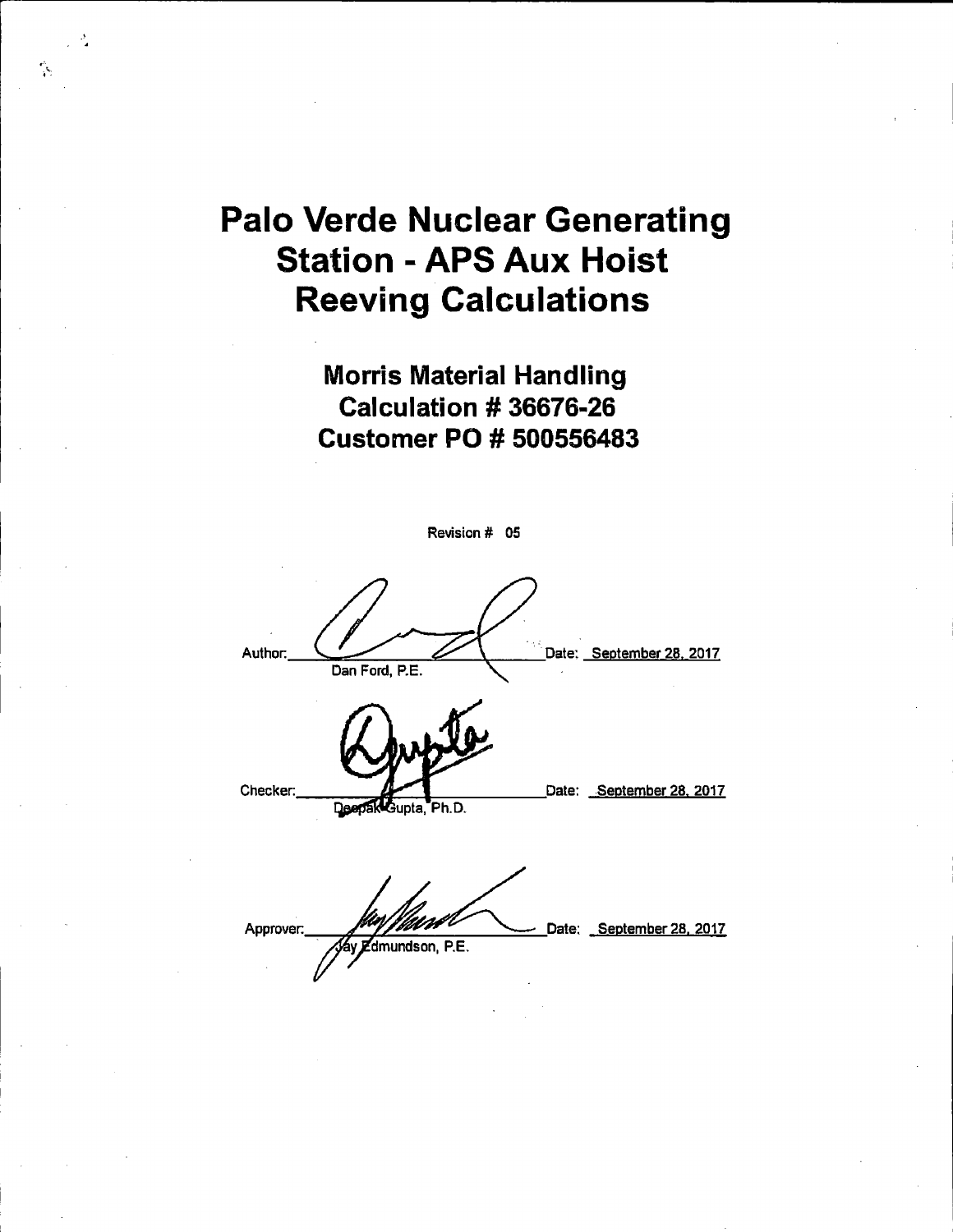|   | <b>Adjusted Methodology section</b><br><b>Changed Calc Title</b><br>Added calc # and revision to all pages                      |                    |
|---|---------------------------------------------------------------------------------------------------------------------------------|--------------------|
| 2 | Adjusted seismic factor<br>Changed rope specs to reflect design changes<br>Updated drum analysis to reflect design changes      | January 31, 2013   |
| 3 | <b>Updated References section</b><br>Updated drum analysis to reflect design changes<br>Updated calculation to address comments | February 3, 2017   |
| 4 | Added Section 5.3.5<br>Added note to Section 5.1 to reflect comments<br><b>Updated References section</b>                       | September 1, 2017  |
| 5 | Added Section 5.3.4.4                                                                                                           | September 28, 2017 |

 $\cdot \cdot$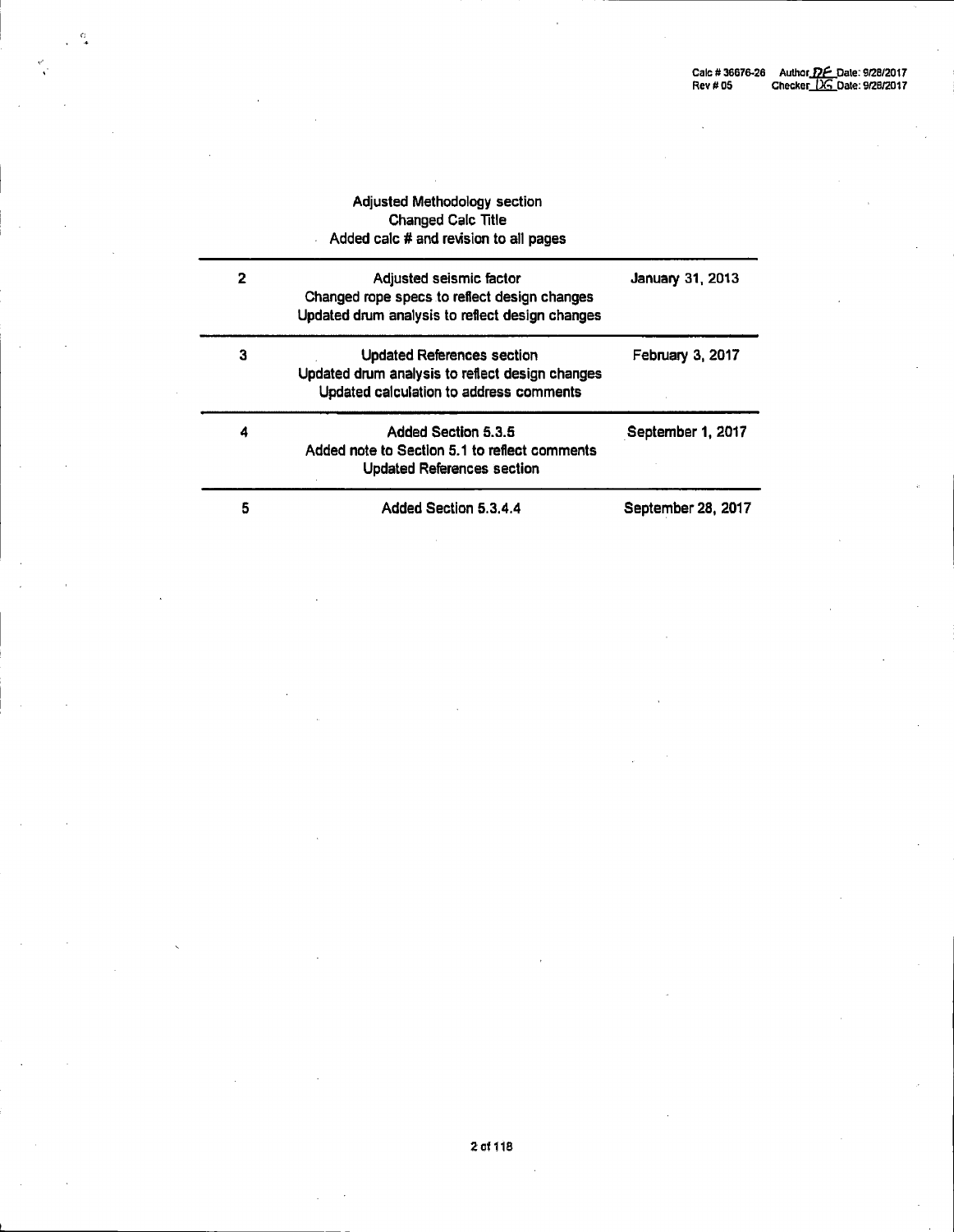## **TABLE OF CONTENTS**

| <b>Chapter No.</b>              | <b>Chapter Description</b>                 | Page No. |
|---------------------------------|--------------------------------------------|----------|
| 1.0                             | Purpose                                    | 4        |
| 2.0                             | Methodology                                | 4        |
| 3.0                             | <b>Assumptions</b>                         | 4        |
| 4.0                             | References                                 | 5        |
| 5.0                             | <b>Normal Operation Calculations</b>       | 6        |
| 5.1<br>$\overline{\phantom{0}}$ | <b>Hook Assembly</b>                       | 6        |
| 5.2                             | Rope                                       | 9        |
| 5.3<br>anna.                    | <b>Bottom Block</b>                        | 12       |
| 5.4                             | <b>Upper Block</b>                         | 28       |
| 5.5                             | Drum                                       | 56       |
| 6.0                             | <b>Broken Rope Calculations</b>            | 73       |
| 6.1<br>$\overline{\phantom{0}}$ | Rope                                       | 73       |
| 6.2                             | <b>Bottom Block</b>                        | 73       |
| 6.3                             | <b>Upper Block</b>                         | 81       |
| 7.0                             | Conclusion                                 | 105      |
| <b>Attachment 1</b>             | <b>Wire Rope Data</b>                      | 106      |
| <b>Attachment 2</b>             | <b>Bearing Life Calculation</b>            | 108      |
| Attachment 3                    | Letter Regarding Hoist Speeds              | 109      |
| <b>Attachment 4</b>             | <b>Hydraulic Cylinder Pressure Ratings</b> | 110      |
| Attachment 5                    | <b>Comment Resolution</b>                  | 111      |
| Attachment 6                    | <b>Comment Resolution</b>                  | 112      |
| Attachment 7                    | Quadrant Engineering Sheave Design         | 114      |
| Attachment 8                    | <b>Cope Plastics Engineering Materials</b> | 117      |
| Attachment 9                    | <b>Comment Resolution</b>                  | 118      |